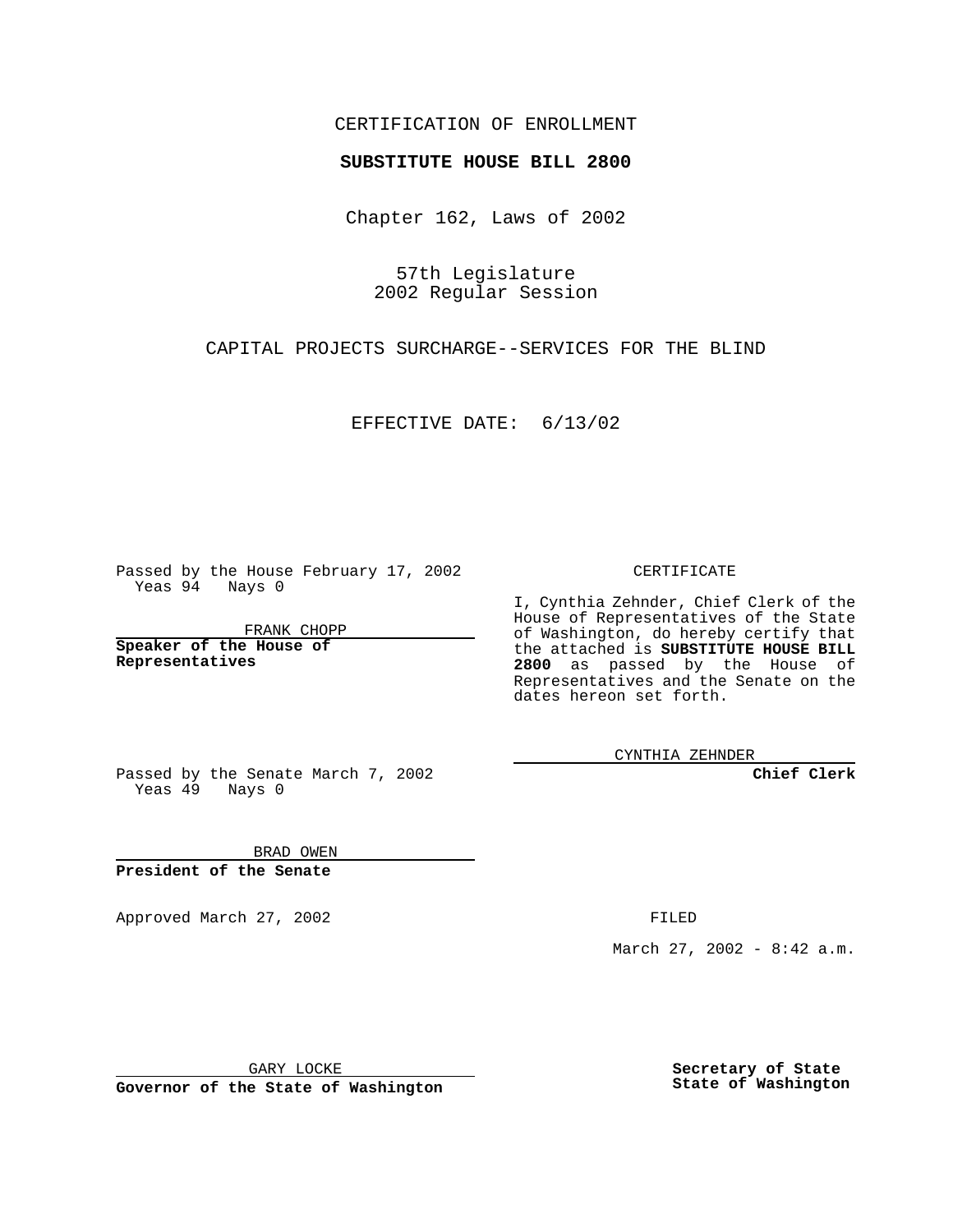## **SUBSTITUTE HOUSE BILL 2800** \_\_\_\_\_\_\_\_\_\_\_\_\_\_\_\_\_\_\_\_\_\_\_\_\_\_\_\_\_\_\_\_\_\_\_\_\_\_\_\_\_\_\_\_\_\_\_

\_\_\_\_\_\_\_\_\_\_\_\_\_\_\_\_\_\_\_\_\_\_\_\_\_\_\_\_\_\_\_\_\_\_\_\_\_\_\_\_\_\_\_\_\_\_\_

Passed Legislature - 2002 Regular Session

**State of Washington 57th Legislature 2002 Regular Session**

**By** House Committee on Capital Budget (originally sponsored by Representatives Hunt, Alexander, Romero, Hankins, Murray, Skinner, Woods, Reardon and Casada)

Read first time 02/12/2002. Referred to Committee on .

 AN ACT Relating to the capital projects surcharge; and amending RCW 43.01.090.

BE IT ENACTED BY THE LEGISLATURE OF THE STATE OF WASHINGTON:

 **Sec. 1.** RCW 43.01.090 and 1998 c 105 s 5 are each amended to read as follows:

 The director of general administration may assess a charge or rent against each state board, commission, agency, office, department, activity, or other occupant or user for payment of a proportionate share of costs for occupancy of buildings, structures, or facilities including but not limited to all costs of acquiring, constructing, operating, and maintaining such buildings, structures, or facilities and the repair, remodeling, or furnishing thereof and for the rendering of any service or the furnishing or providing of any supplies, equipment, or materials.

 The director of general administration may recover the full costs including appropriate overhead charges of the foregoing by periodic billings as determined by the director including but not limited to transfers upon accounts and advancements into the general administration services account. Charges related to the rendering of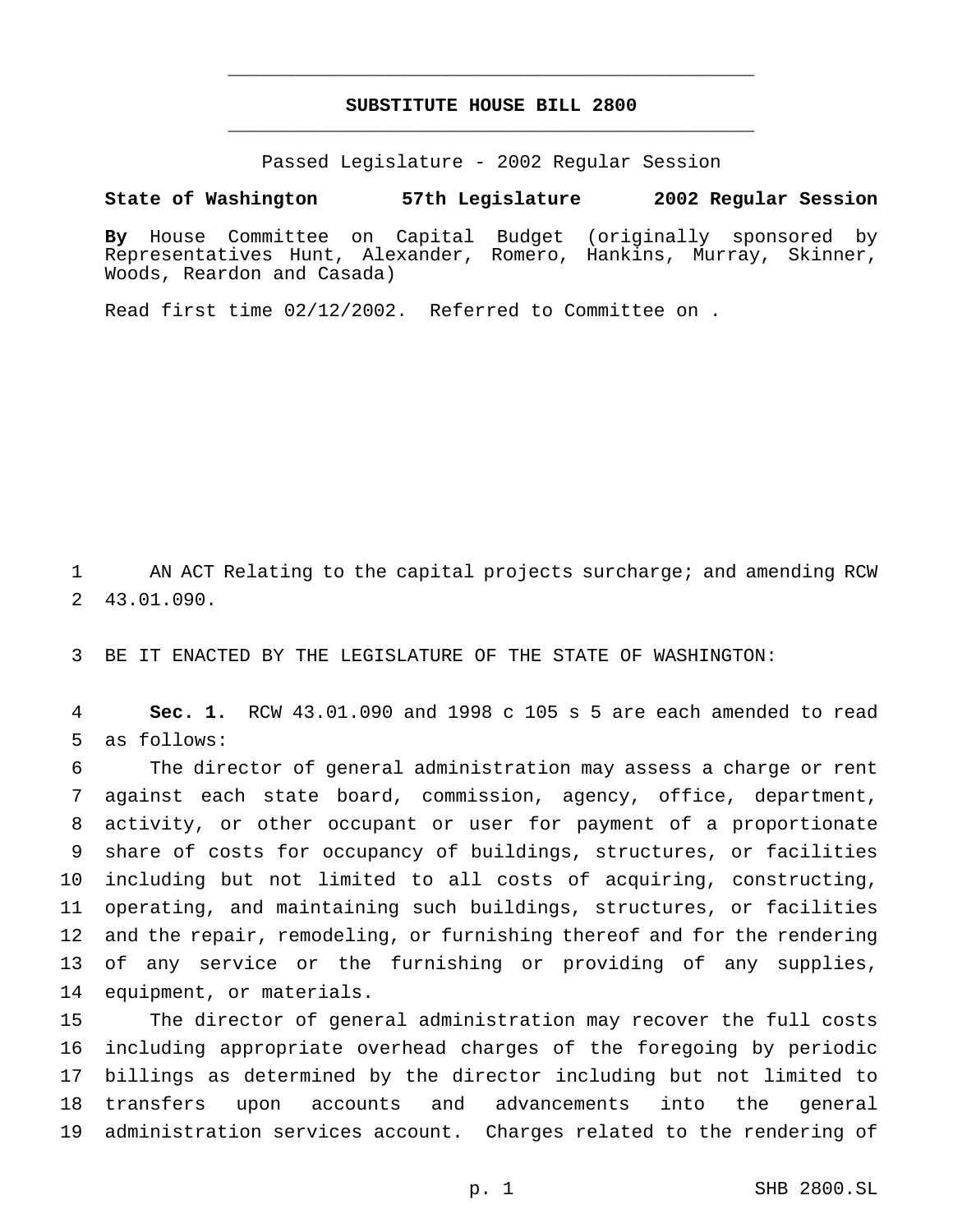real estate services under RCW 43.82.010 and to the operation of nonassigned public spaces in Thurston county shall be allocated separately from other charges assessed under this section. Rates shall be established by the director of general administration after consultation with the director of financial management. The director of general administration may allot, provide, or furnish any of such facilities, structures, services, equipment, supplies, or materials to any other public service type occupant or user at such rates or charges as are equitable and reasonably reflect the actual costs of the services provided: PROVIDED, HOWEVER, That the legislature, its duly constituted committees, interim committees and other committees shall be exempted from the provisions of this section.

 Upon receipt of such bill, each entity, occupant, or user shall cause a warrant or check in the amount thereof to be drawn in favor of the department of general administration which shall be deposited in the state treasury to the credit of the general administration services account unless the director of financial management has authorized another method for payment of costs.

 Beginning July 1, 1995, the director of general administration shall assess a capital projects surcharge upon each agency or other user occupying a facility owned and managed by the department of general administration in Thurston county. The capital projects surcharge does not apply to agencies or users that agree to pay all future repairs, improvements, and renovations to the buildings they occupy and a proportional share, as determined by the office of financial management, of all other campus repairs, installations, improvements, and renovations that provide a benefit to the buildings they occupy or that have an agreement with the department of general administration that contains a charge for a similar purpose, including but not limited to RCW 43.01.091, in an amount greater than the capital 31 projects surcharge. Beginning July 1, 2002, the capital projects 32 surcharge does not apply to department of services for the blind 33 vendors who operate cafeteria services in facilities owned and managed 34 by the department of general administration; the department shall consider this space to be a common area for purposes of allocating the capital projects surcharge to other building tenants beginning July 1, 2003. The director, after consultation with the director of financial management, shall adopt differential capital project surcharge rates to reflect the differences in facility type and quality. The initial